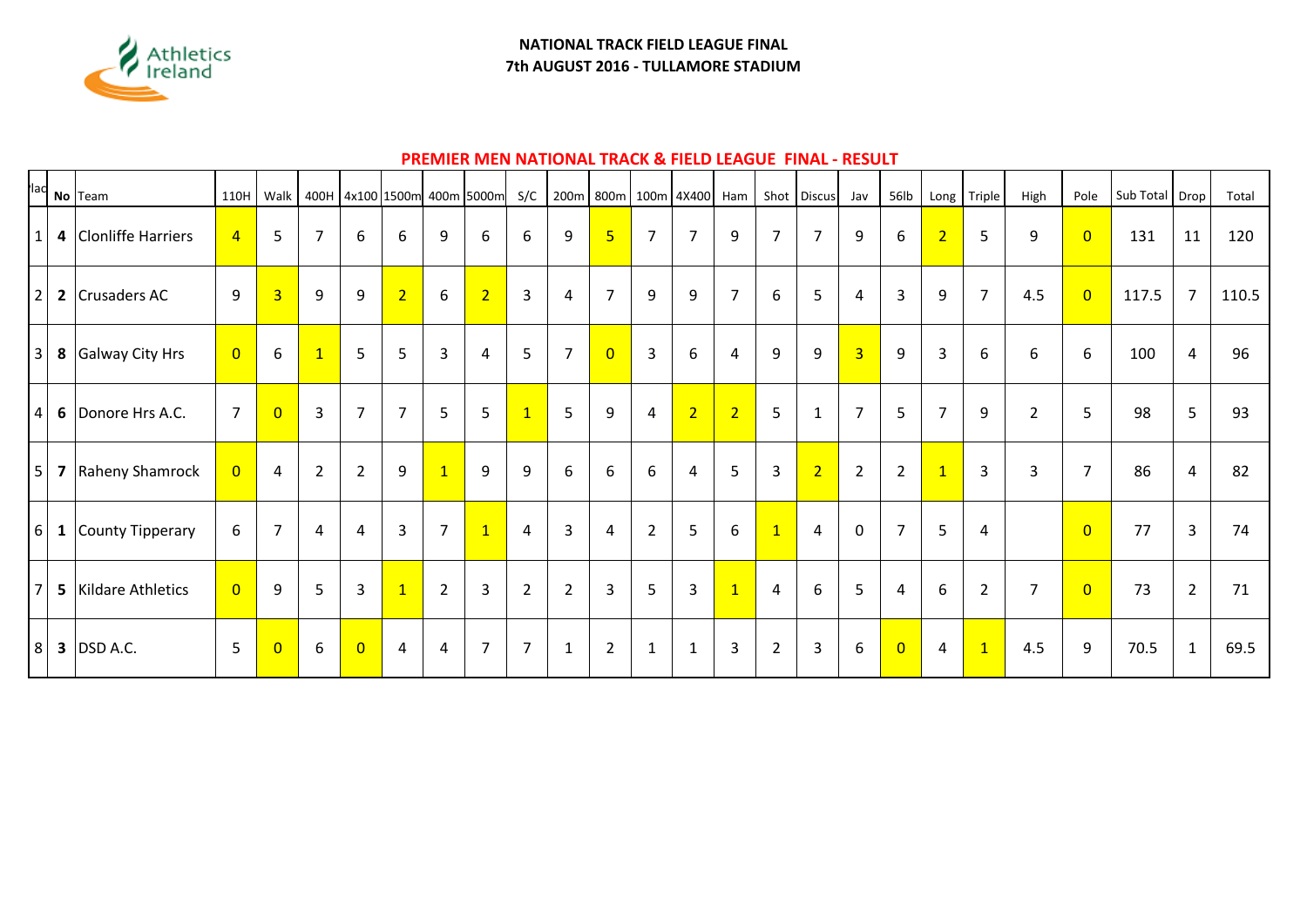

# **DIVISION ONE MEN NATIONAL TRACK & FIELD LEAGUE FINAL - RESULT**

| <b>lac</b>     | No Team                      | 110H Walk      |                | 400H           |                |                |                | 4x1 1500m 400m 5000m | S/C            |                |                | 200m 800m 100m          | 4X4            | Ham            |                | Shot Discus    | Jav            | 56lb           | Long           | Triple         | High           | Pole           | Sub Total Drop |              | Total |
|----------------|------------------------------|----------------|----------------|----------------|----------------|----------------|----------------|----------------------|----------------|----------------|----------------|-------------------------|----------------|----------------|----------------|----------------|----------------|----------------|----------------|----------------|----------------|----------------|----------------|--------------|-------|
| 1              | 21 Antrim Combined           | 9              | $\overline{4}$ | 9              | $\overline{7}$ | $\mathbf{1}$   | 6              | $\mathbf{1}$         | $\overline{0}$ | 9              | $\overline{4}$ | 9                       | $\overline{7}$ | $\overline{1}$ | $\overline{2}$ | 9              | 5              | 9              | 5              | 4              | $\overline{7}$ | 9              | 117            | 9            | 108   |
| $\overline{2}$ | 19 Finn Valley A.C.          | $\overline{0}$ | 5              | $\overline{1}$ | 4              | 9              | 2              | 9                    | 6              | $\overline{3}$ | 9              | 6                       | $\overline{4}$ | 4              | 9              | $\overline{7}$ | 9              | 5 <sup>5</sup> | 9              | 9              | 6              | $\overline{0}$ | 116            | 10           | 106   |
| $\overline{3}$ | 20 Bandon Striders           | $\overline{2}$ | $\overline{0}$ | $\overline{2}$ | 9              | 5              | 9              | $\overline{2}$       | 4              | 6              | 5              | $\overline{7}$          | 9              | 5              | $\overline{7}$ | 5              | 2 <sup>1</sup> | $\overline{3}$ | $\overline{7}$ | 6              | 9              | 6              | 110            | 11           | 99    |
|                | $ 4 $ 24 Wexford County      | $\overline{7}$ | 9              | 4              | 3 <sup>1</sup> | $\overline{3}$ | $\overline{3}$ | $\overline{7}$       | $\overline{7}$ | $\overline{4}$ | $\overline{1}$ | $\overline{2}$          | 5              | $\overline{9}$ | 5              | $\overline{3}$ | 4              | $\overline{7}$ | 4              | 3              | 3              | 3              | 96             | 15           | 81    |
| 5              | 17 Meath Athletics           | 5              | $\overline{0}$ | $\mathbf{3}$   | 6              | 4              | $\overline{7}$ | 6                    | $\overline{0}$ | 5              | $\overline{2}$ | 5                       | $\overline{0}$ | $\overline{7}$ | 4              | 6              | $\overline{7}$ | $\overline{0}$ | 6              | $\overline{7}$ | $\overline{1}$ | $\overline{0}$ | 81             | $\mathbf{1}$ | 80    |
|                | $ 6 $ 23 St. L. O'Toole A.C. | 6              | 7              | 5              | $\overline{1}$ | 6              | 4              | 5                    | 9              | $\mathbf{1}$   | $\overline{7}$ | $\overline{\mathbf{3}}$ | $\overline{3}$ | 3              | 6              | 4              | 3              | 4              | $\mathbf{1}$   | $\overline{1}$ | $\overline{4}$ | $\overline{7}$ | 90             | 10           | 80    |
| 7              | 18 An Riocht A.C.            | $\overline{4}$ | 6              | $\overline{7}$ | 5              | $\overline{2}$ | 5              | 4                    | 5              | $\overline{2}$ | $\overline{3}$ | $\overline{0}$          | 6              | 6              | 3              | $\overline{0}$ | $\overline{0}$ | 6              | 2 <sup>1</sup> | 2              | 5              | 4              | 77             | 6            | 71    |
|                | 8 22 Athletics Louth         | $\overline{3}$ | 3              | 6              | $\overline{2}$ | $\overline{7}$ | $\mathbf{1}$   | 3                    | $\overline{0}$ | $\overline{7}$ | 6              | $\overline{4}$          | 2              | $\overline{2}$ | $\mathbf{1}$   | $\overline{2}$ | 6              | $\overline{2}$ | 3              | 5              | $\overline{2}$ | 5              | 72             | 8            | 64    |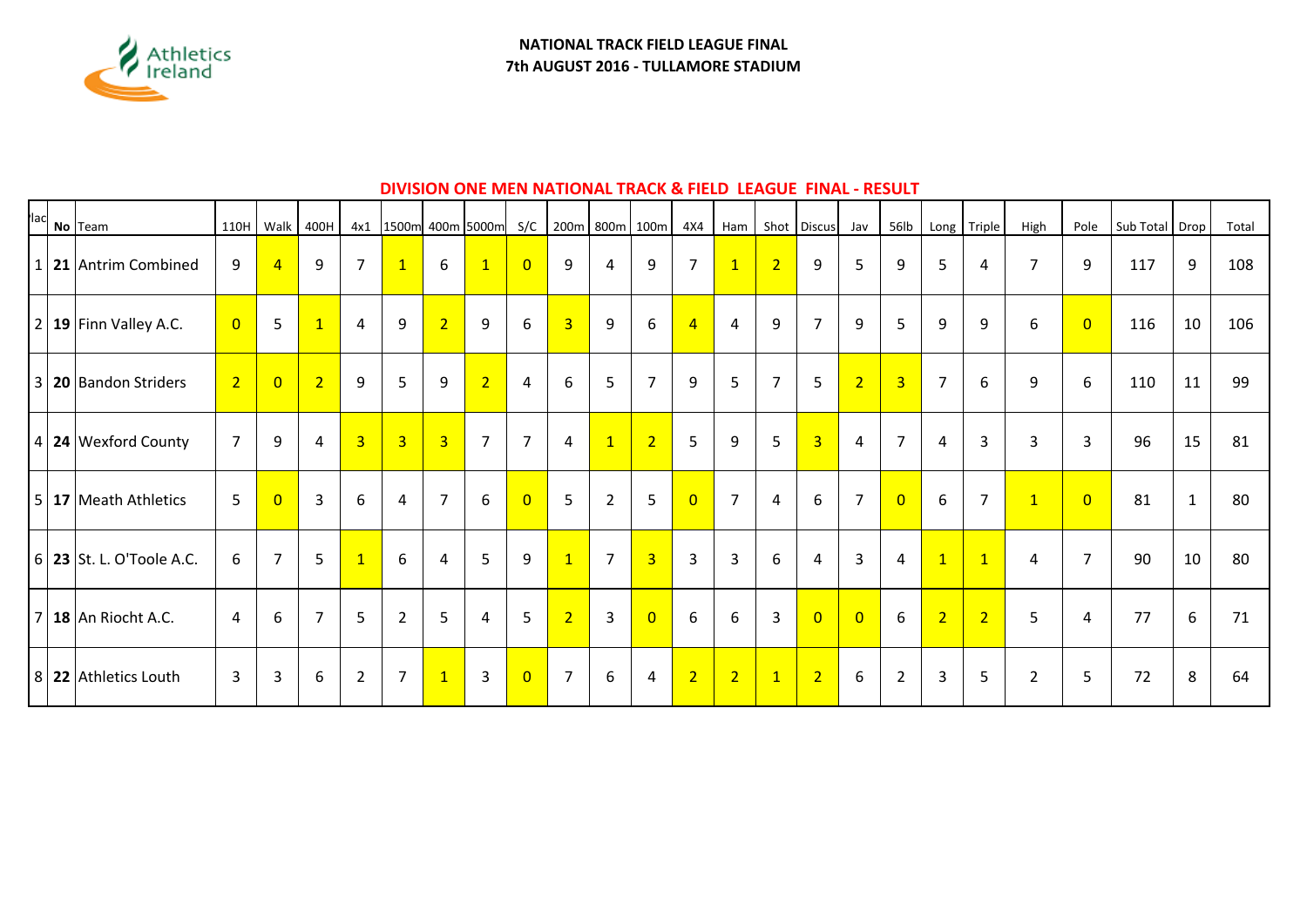

### **PREMIER WOMEN NATIONAL TRACK & FIELD LEAGUE FINAL - POINTS TABLE**

|                |                  | $\left  \frac{1}{1} \right $ NO. CLUB | 100H           | Walk           | 400H           | 4x1            | 1500m 400m 3000m 200m 800m 100m |                |                |                |                |                | 4X4            | Ham            |                  | Shot Discus    | Jav            | Long            | Triple         | High           | Pole           | Sub Total | Drop        | Total |
|----------------|------------------|---------------------------------------|----------------|----------------|----------------|----------------|---------------------------------|----------------|----------------|----------------|----------------|----------------|----------------|----------------|------------------|----------------|----------------|-----------------|----------------|----------------|----------------|-----------|-------------|-------|
|                |                  | $1 10 $ DSD AC                        | 9              | 5              | $\overline{7}$ | 9              | 6                               | 9              | 9              | 6              | 9              | $\overline{4}$ | $\overline{7}$ | 4              | $\overline{3}$   | 4              | $\overline{1}$ | 4               | $\overline{1}$ | 9              | $\overline{0}$ | 106       | 5           | 101   |
|                |                  | $2 \mid 15 \mid$ St Abbans A.C        | $\overline{7}$ | $\overline{3}$ | 9              | 5              | 4                               | $\overline{3}$ | 6              | $\overline{4}$ | 4              | $\overline{2}$ | 4              | 6              | $\overline{7}$   | $\overline{7}$ | $\overline{7}$ | 9               | 9              | 2.5            | 6              | 104.5     | 10.5        | 94    |
|                |                  | $3$ 16 Kildare Athletics              | 6              | $\overline{7}$ | 6              | 6              | 9                               | $\overline{4}$ | 5              | $\overline{1}$ | 5 <sup>1</sup> | 5              | 5              | $\overline{3}$ | 6                | 5 <sub>5</sub> | $\overline{3}$ | $\overline{7}$  | $\overline{7}$ | 4              | $\overline{7}$ | 101       | 11          | 90    |
|                |                  | $4 \mid 11 \mid$ Bandon A.C.          | 5              | $\overline{2}$ | 3              | $\overline{7}$ | $\overline{0}$                  | $\overline{2}$ | $\overline{1}$ | 9              | $\overline{2}$ | 9              | 3              | $9\,$          | $\boldsymbol{9}$ | 6              | 6              | $5\overline{)}$ | $\overline{2}$ | 2.5            | 5              | 87.5      | 5           | 82.5  |
| 5 <sup>1</sup> |                  | 12 Clonliffe Harriers                 | $\overline{4}$ | 4              | $\overline{4}$ | 3              | 5                               | $\overline{7}$ | $\overline{7}$ | $\overline{7}$ | $\overline{7}$ | $\overline{7}$ | 6              | $\overline{2}$ | $\overline{2}$   | $\overline{2}$ | 9              | $\overline{1}$  | 3              | $\overline{1}$ | $\overline{4}$ | 85        | 6           | 79    |
|                |                  | $6 13 $ Raheny Shamrock               | $\overline{2}$ | $\overline{0}$ | $\overline{2}$ | $\overline{2}$ | $\overline{2}$                  | 6              | $\overline{3}$ | 5              | 6              | 6              | 9              | 5              | 5                | 3              | 5              | $\overline{2}$  | 6              | 5.5            | 9              | 83.5      | 6           | 77.5  |
| $\overline{7}$ |                  | 14 Wexford County                     | $\overline{0}$ | 6              | $\overline{0}$ | $\mathbf{1}$   | $\overline{7}$                  | $\overline{0}$ | 4              | $\overline{3}$ | 3              | $\mathbf{1}$   | $\mathbf{1}$   | $\overline{7}$ | 4                | $9\,$          | $\overline{2}$ | $\overline{3}$  | 5              | $\overline{7}$ | $\overline{0}$ | 63        | 0           | 63    |
| 8              | $\boldsymbol{9}$ | Galway County                         | 3              | 9              | 5              | 4              | 3                               | 5              | $\overline{2}$ | $\overline{2}$ | $\overline{0}$ | 3              | $\overline{2}$ | $\overline{0}$ | $\mathbf{1}$     | $\overline{0}$ | 4              | 6               | 4              | 5.5            | $\overline{0}$ | 58.5      | $\mathbf 0$ | 58.5  |